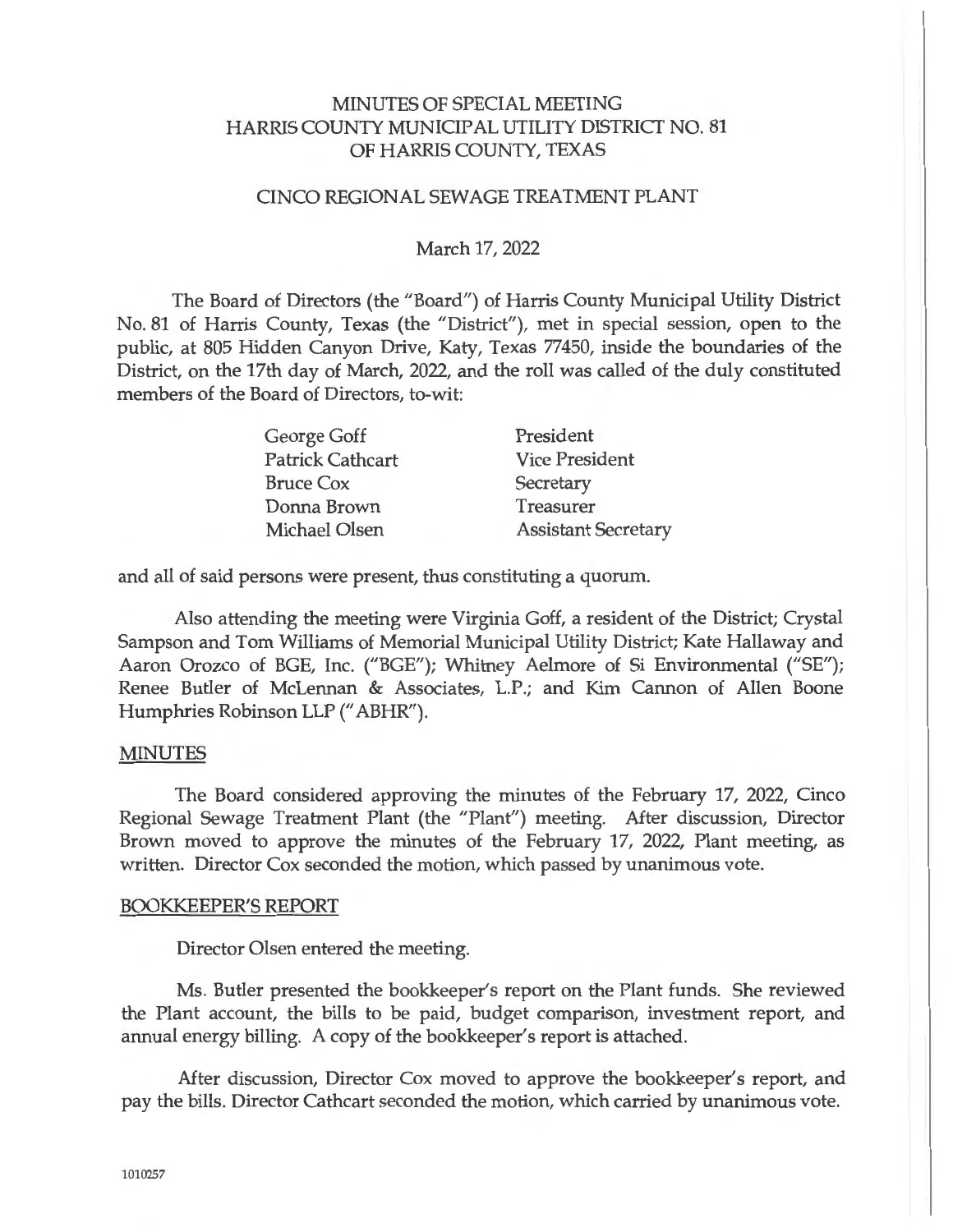## PLANT OPERATIONS, DISCHARGE, AND REPAIRS AND MAINTENANCE, INCLUDING UPDATE ON REPLACEMENT OF RETURN ACTIVATED SLUDGE PUMP NO. 4, MIXER PUMP NO. 2, BLEACH TANK NO. 1

Ms. Aelmore reviewed a report on operations of the Plant, a copy of which is attached.

Ms. Aelmore updated the Board on the status of the replacement of lift station mixer pump no. 2 and stated it has been shipped and is expected to be delivered this month.

Ms. Aelmore updated the Board on sludge pump no. 4 replacement and stated it has been ordered.

Ms. Aelmore updated the Board on the replacement of bleach tank no. 1 and stated it has been shipped.

After review and discussion, Director Cox moved to approve the operator's report. Director Olsen seconded the motion, which passed by unanimous vote.

#### ENGINEER'S REPORT

Ms. Hallaway presented a written engineer's report, a copy of which is attached.

#### CAPITAL IMPROVEMENT PLAN

Ms. Hallaway stated that BGE has prepared the revised Plant Capital Improvement Plan ("CIP") and reviewed project timelines.

#### PHASE 4 REHABILITATION OF MAIN INFLUENT TRUNKLINE

Ms. Hallaway stated T. Gray Utility & Rehab Co. ("T. Gray") is the contractor for this project. She stated the contractor has mobilized to the site. She requested approval of Pay Estimate No. 3 in the amount of \$262,670,000, payable to T. Gray.

Discussion ensued regarding the approved additional contract days for the project and potential disincentive penalties for late completion. Ms. Hallaway stated the operating committee has authorized ABHR to send correspondence to T. Gray regarding the delays in completion. She noted there is a pending change order for the project and once reviewed, it can be determined if the letter from ABHR should still be sent to T. Gray.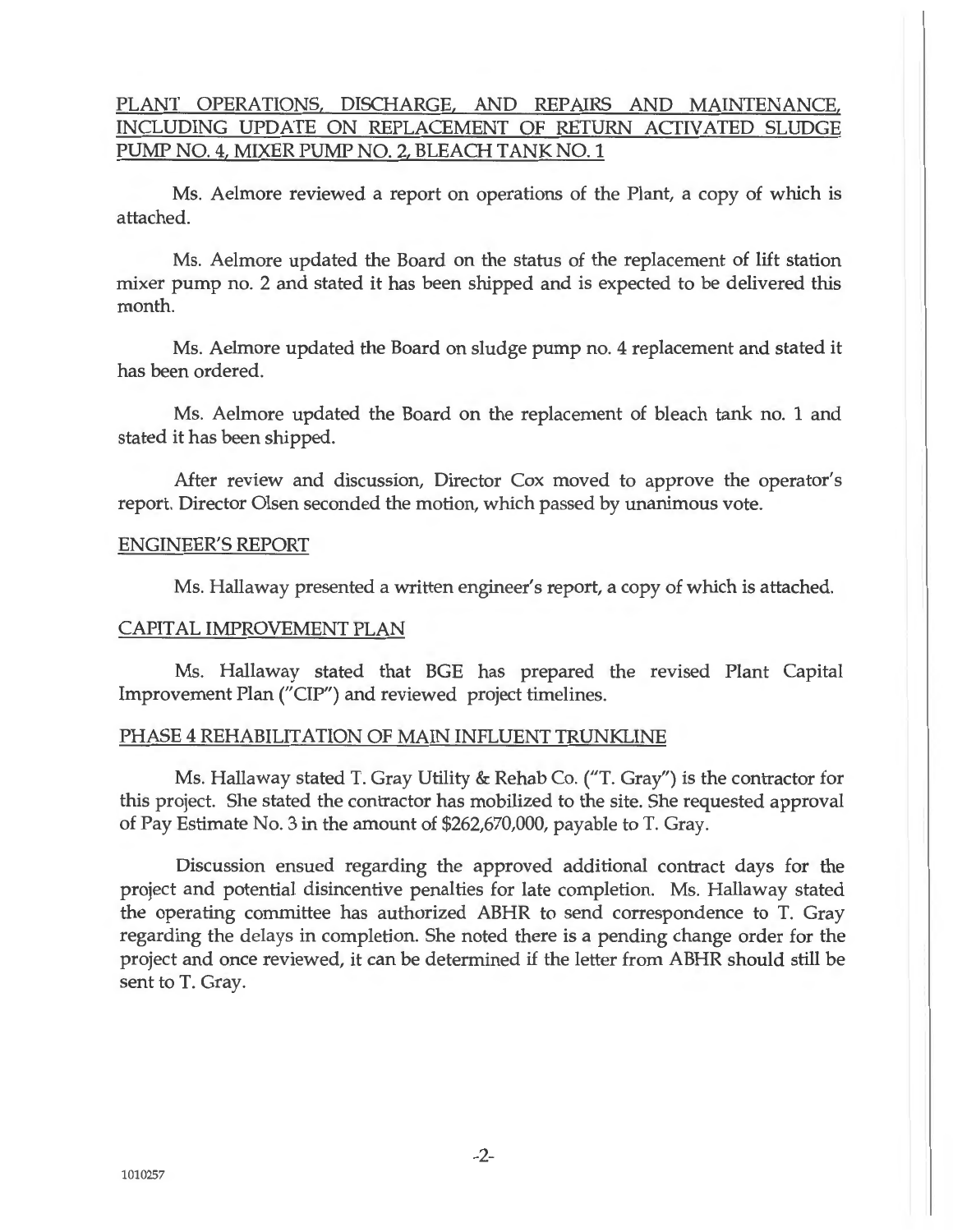## AUTHORIZE DESIGN OF TRUNK LINE SANITARY SEWER REHABILITATION

Ms. Hallaway presented a proposal from BGE in the estimated amount of \$171,164.43 to begin design of the Phase 5 and 7 trunk line sanitary sewer rehabilitation project.

## CINCO MUNICIPAL UTILITY DISTRICT NO. 1 EFFLUENT REUSE SYSTEM

Ms. Hallaway stated BGE has submitted the application to the Texas Commission on Environmental Quality for the reclaimed water permit. Discussion ensued regarding revisions to the reclaimed water permit and timing for advertising the project.

## DISCHARGE PERMIT RENEWAL APPLICATION

Ms. Hallaway stated BGE has submitted the application for renewal of the wastewater discharge permit for the Plant and reported it is administratively complete.

## UPDATE ON FISK SECURITY CAMERA PROPOSAL

Ms. Hallaway stated that Fisk Electric has ordered the equipment for the upgrades to the security camera system.

After discussion, Director Olsen moved to (1) approve the engineer's report; (2) approve Pay Estimate No. 3 in the amount of \$262,670,000, as recommended; (3) approve proposal from BGE in the estimated amount of \$171,164.43 to begin design of the trunk line sanitary sewer rehabilitation phases 5 and 7 project; and (4) authorize ABHR to send a Notice letter to T. Gray regarding the delays in completion for the phase 4 trunk line project, if needed. Director Cathcart seconded the motion, and the motion passed unanimously.

There being winning to adjourn the meeting.



Secretary, Board of Director

(SEAL)